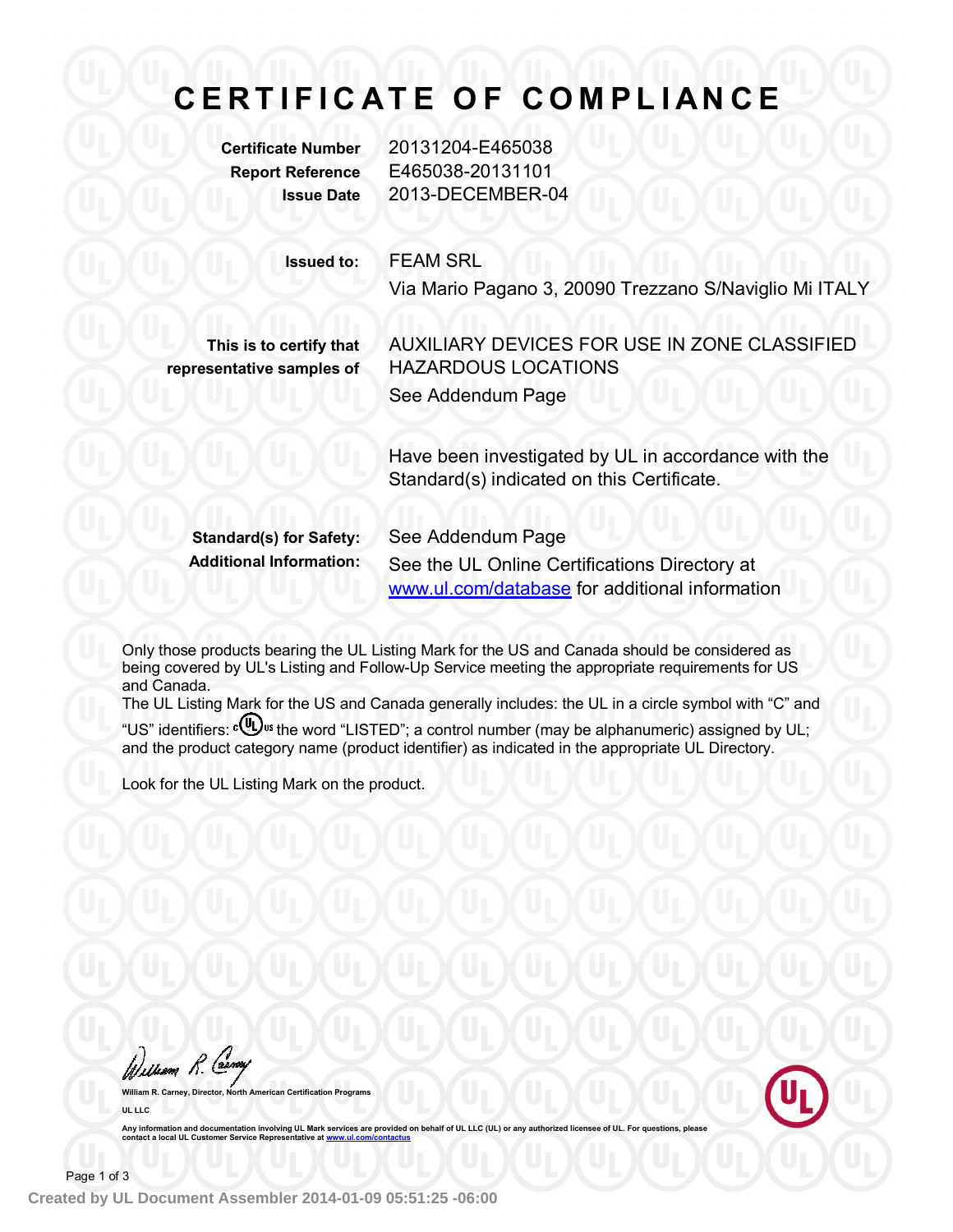### **C E R T I F I C A T E O F C O M PL I A N C E**

**Certificate Number** 20131204-E465038 **Report Reference** E465038-20131101 **Issue Date** 2013-DECEMBER-04

This is to certify that representative samples of the product as specified on this certificate were tested according to the current UL requirements.

### Models:

USL - Fittings for use in Class I, Zone 1, AEx d IIC Gb, AEx e IIC Gb; Zone 21, AEx tb IIIC Db IP66 Hazardous Locations.

Model LBY; followed by 16, 26, 36, or 56; followed by N, M, or G; followed by AL, X, AZ, OT, or ON

Model NP; followed by 1, 2, 3, 4, 5, 6, 7 or 8; followed by N, M, or G; followed by AL, X, AZ, OT, or ON; followed by A or B.

Model EM; followed by 1, 2, 3, 4, 5, 6, 7 or 8; followed by N, M, or G; followed by AL, X, AZ, OT, or ON

Model PLG; followed by 1, 2, 3, 4, 5, 6, 7 or 8; followed by N, M, or G; followed by AL, X, AZ, OT, or ON; followed by A, B, C or D.

Model ELF, ELM, or ELMF; followed by 1, 2, 3, 4, 5, 6, 7 or 8; followed by N, M, or G; followed by AL, X, AZ, OT, or ON

Model RE, REM, REB, or REN; followed by 1, 2, 3, 4, 5, 6, 7 or 8; followed by N, M, or G; followed by AL, X, AZ, OT, or ON; followed by A or B.

Drain/Vent Fittings – Class I, Zone 1, AEx e IIC Gb;Zone 21, AEx tb IIIC Db IP66 Hazardous Locations.

Model V; followed by 1; followed by N or M; followed by X

CNL - Fittings for use in Class I, Zone 1, Ex d IIC Gb, Ex e IIC Gb; Class II, Groups E, F, and G Hazardous Locations.

Model LBY; followed by 16, 26, 36, or 56; followed by N, M, or G; followed by AL, X, AZ, OT, or ON

Model NP; followed by 1, 2, 3, 4, 5, 6, 7 or 8; followed by N, M, or G; followed by AL, X, AZ, OT, or ON; followed by A or B.

Model EM; followed by 1, 2, 3, 4, 5, 6, 7 or 8; followed by N, M, or G; followed by AL, X, AZ, OT, or ON

Model PLG; followed by 1, 2, 3, 4, 5, 6, 7 or 8; followed by N, M, or G; followed by AL, X, AZ, OT, or ON; followed by A, B, C or D.

Model ELF, ELM, or ELMF; followed by 1, 2, 3, 4, 5, 6, 7 or 8; followed by N, M, or G; followed by AL, X, AZ, OT, or ON

Model RE, REM, REB, or REN; followed by 1, 2, 3, 4, 5, 6, 7 or 8; followed by N, M, or G; followed by AL, X, AZ, OT, or ON; followed by A or B.

Drain/Vent Fittings – Class I, Zone 1, Ex e IIC Gb; Class II, Groups E, F, and G Hazardous Locations.

Model V; followed by 1; followed by N or M; followed by X

William R. Carney

**William R. Carney, Director, North American Certification Programs UL LLC**

Any information and documentation involving UL Mark services are provided on behalf of UL LLC (UL) or any authorized licensee of UL. For questions, please<br>contact a local UL Customer Service Representative at <u>www.ul.com/c</u>